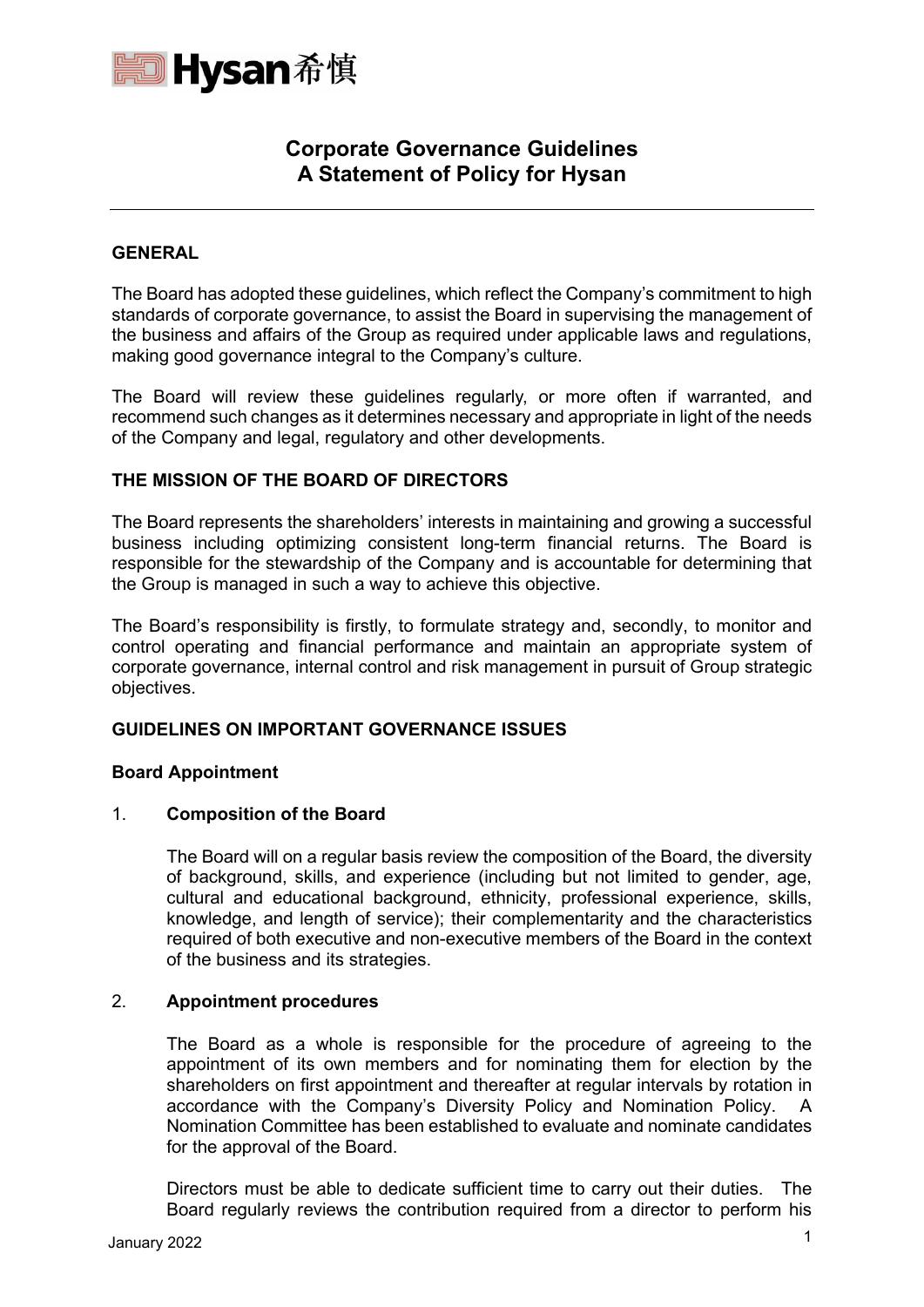

responsibilities to the Company, and whether he is spending sufficient time performing them.

The Company has formal letters of appointment for Non-Executive Directors setting out the key terms and conditions of their appointment.

# 3. **Induction of new Directors**

On appointment, new Directors will be given a comprehensive introduction to the Group's business, performance, strategic plans, financial, accounting, legal and risk management issues, compliance programs, corporate governance practices. New Directors also have meetings with senior management and visit the Group's places of operation.

# 4. **Board leadership**

The roles of Chairman and Chief Executive Officer are currently separate. The Board supports the principle of Board independence from management and any major shareholder group, and continually reviews the implementation of this principle. The Board has developed written position description for Non-Executive Directors, which will be reviewed on a regular basis by the Board.

# 5. **Board evaluation**

The Board will on a regular basis evaluate its own performance and that of its committees to determine whether it and its committees are functioning effectively. In this respect, it shall review its roles, composition, meetings proceedings and processes, board in action and trainings, which is designed to solicit constructive feedback on the performance of the Board and each of its committees.

# **Board Composition and Size**

# 6. **Size of the Board**

The Board regularly reviews the size of the Board to ensure the facilitation of effective decision-making and the existence of a reasonable balance between Executive and Non-Executive Directors.

# 7. **Director independence**

The Board believes that independence is a matter of judgement and conscience but that, to be independent, Non-Executive Directors should be free from any business or other relationship which might interfere with the exercise of their independent judgement. The Board reviews the independence of Directors on an annual basis. Directors who are considered to be independent will be identified as such in the Company's Annual Report and other communications with shareholders.

# 8. **Term limits**

All Directors are appointed for an initial term of three years and are then subject to periodic re-appointment by the shareholders through rotation in general meeting.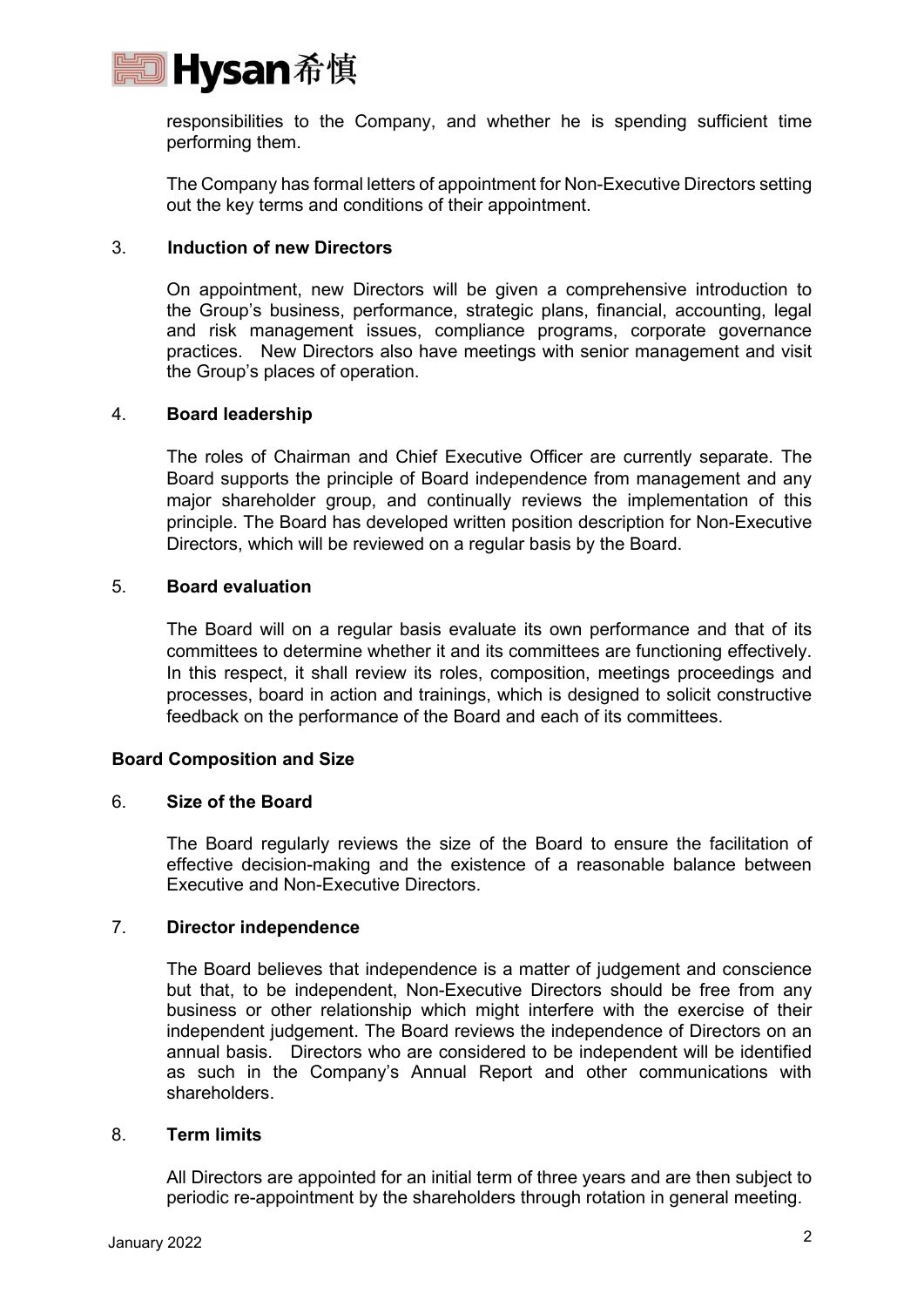

#### 9. **Board compensation review**

The pay and benefits of the Executive Directors is determined by the Remuneration Committee, a committee comprised of a majority of Independent Non-Executive Directors. The fees and remuneration of Non-Executive Directors are determined at the Annual General Meeting. The remuneration of Executive Directors and Non-Executive Directors will be the subject of continual monitoring of and benchmarking against the remuneration offered by comparable companies. The assistance of independent external advisers will be sought from time to time.

#### 10. **Board Committees**

The Board carries out its responsibilities directly and through its corporate governance committees comprising a majority of Non-Executive Directors appointed by the Board, each having clear terms of reference. The Remuneration Committee will determine the pay and other benefits of the Executive Directors and review the fees and remuneration of the Non-Executive Directors; the Audit and Risk Management Committee will review the financial accounts and policies and oversee internal controls, risk management and compliance; and the Nomination Committee will review the structure, size and composition of the Board and nominate candidates for Board appointment. The Sustainability Committee will review and oversee the Group's corporate responsibility and sustainability development and policies. The full Board is responsible for continual enhancement of corporate governance practices.

#### 11. **Board access to senior management**

Senior management are, from time to time, brought into formal and informal contact at Board meetings and other events. The Board has full access to all information it deems appropriate for the purposes of fulfilling its role.

#### 12. **Board access to independent professional advice**

The Board, Board Committees or individual Directors may seek such independent professional advice as considered necessary to fulfil their responsibilities and in exercising independent judgment when making decisions in furtherance of their Directors' duties at the Company's expense.

Independent professional advice shall include legal advice and advice of accountants and other professional financial advisers on matters of law, accounting and other regulatory matters.

Any advice obtained may be made available to other members of the Board.

# 13. **Availability of information**

The Chairman has a clear responsibility to provide the whole Board with all the information that is relevant to the discharge of the Board's responsibilities. The Board therefore expects to receive timely advice on all material information about the activities, performance and projects of the Group, particularly including any significant variances from a planned course of action.